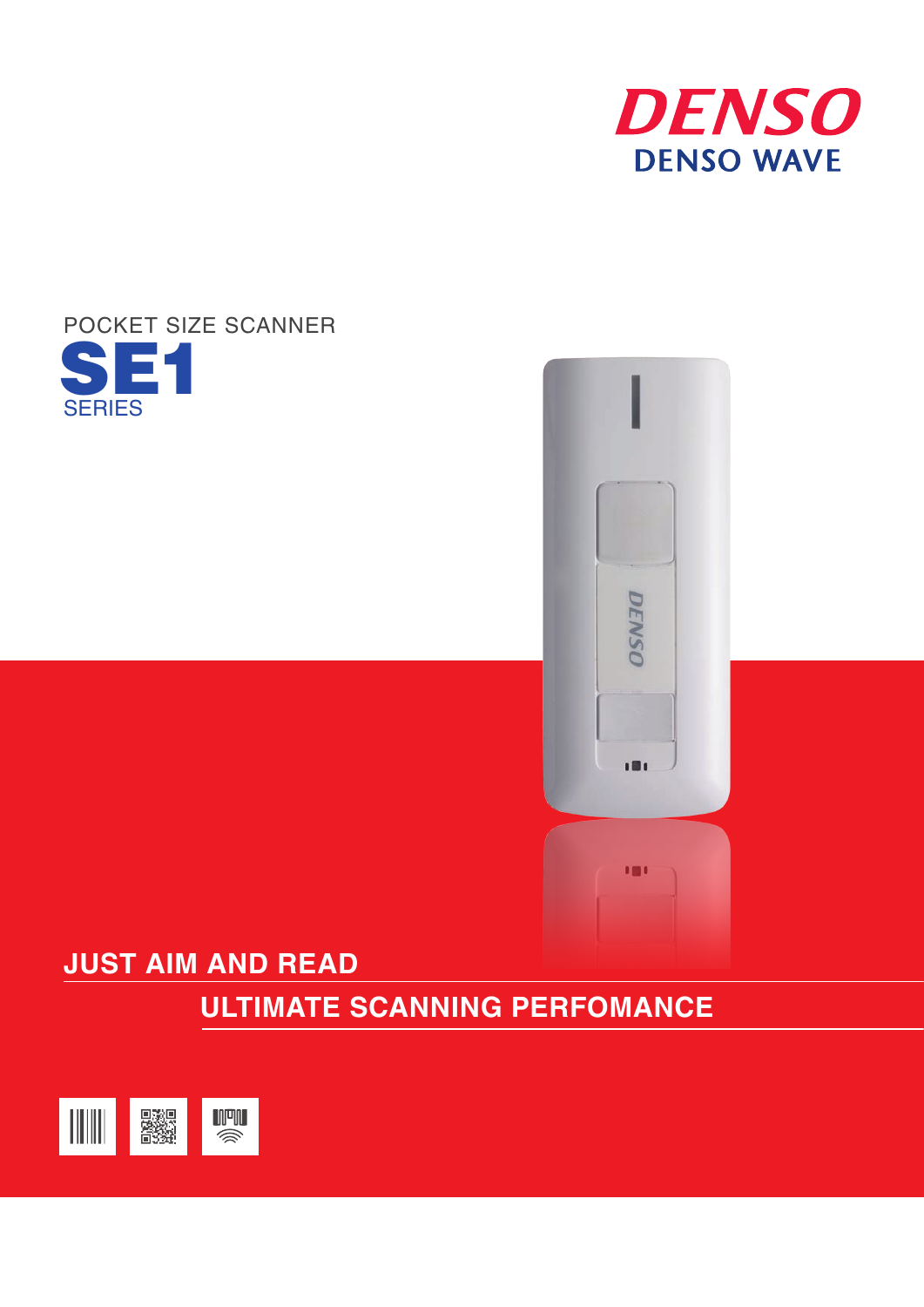

# POCKET SIZE SCANNER SE1-QB / SE-1BB / SE1-BUB-C



**Comfortable and easy grip even during longtime operation.** 

**Comfortable trigger key emplacement.**

# **ACCESSORIES (SOLD SEPARATELY)**



Single charger (CH-SE11)



Hand strap (HSSE1)



Lanyard (NSBHT-1300)



Silicon cover, black (SCSE1-2)



Silicon cover, clear (SCSE1-1)



Bluetooth Communication Unit (BA20-RU)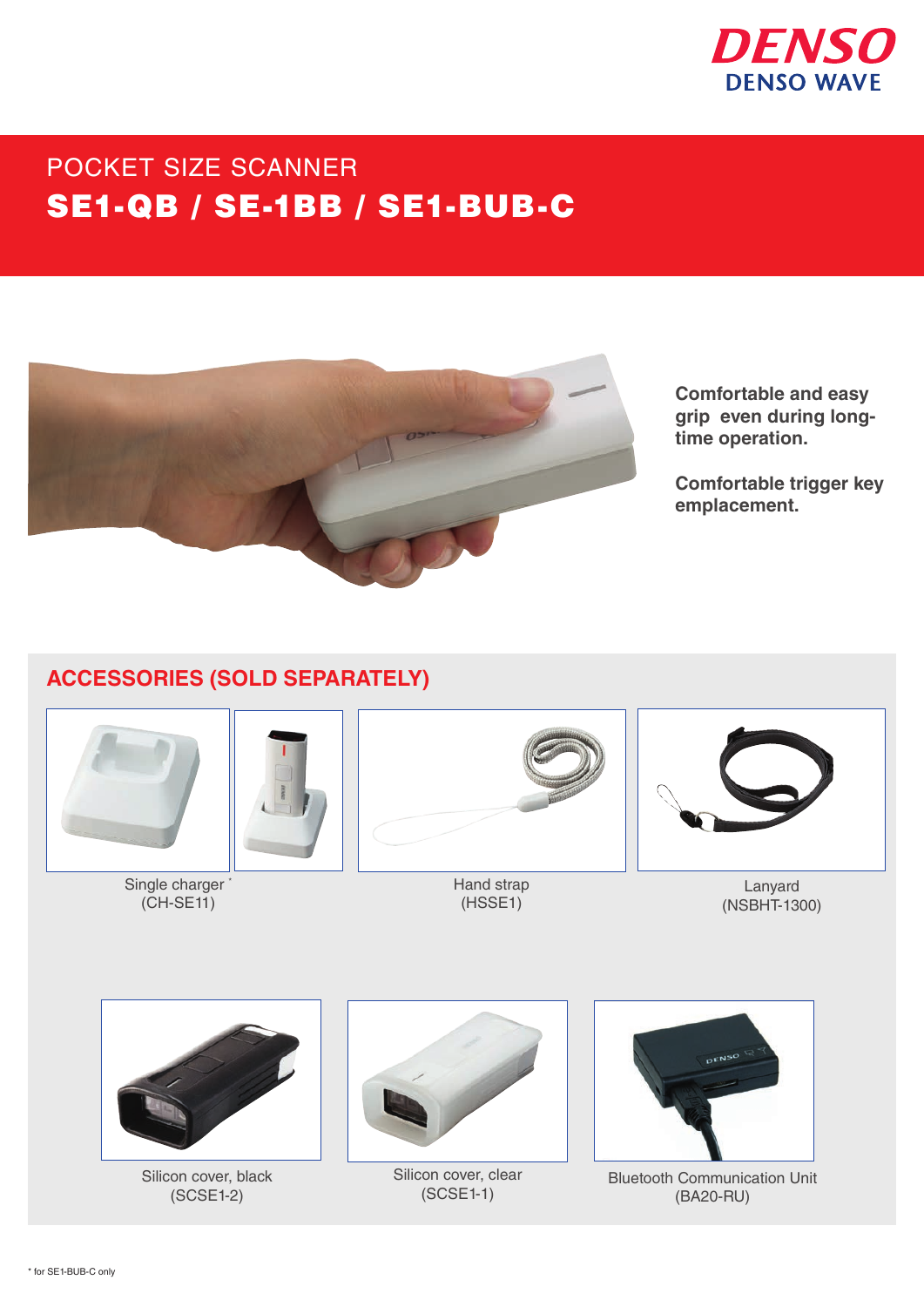



The lightweight scanner measures only 9.9 x 4.0 x 2.7 cm and weighs only 70 grammes. The device is designed to serve as the front end of mobile data capture system consisting of a scanner and host smartpohne or tablet. The standard SE1 can read 1D or 2D Codes displayed on LCD screens of mobile devices or printed on paper. The SE1-BUB-C easily switches from barcode to RFID.

# **ADVANCED FEATURES**



Energy-efficient design allows long operating time between battery changes. Even if it is out of power, the standard batteries can quickly be changed.



**Long battery life <b>Scans LCD screens Easy connectability Portability** 

Scanning codes displayed on a smartphone or other devices, as well as printed codes.



Compatible with iOS, Android™, Windows®

**Easy connectability**

The scanner can easily connect to Bluetooth® devices. Just scan a setup code.



The compact pocket size means the scanner can be conveniently stored and carried all day long.



\*1 The optimal scanning distance for oneto-one RFID tag processing is about 3 cm (depends on the RFID tag).

# **SE1-BUB-C**

### **One-to-one RFID tag processing\*1**

The scanner prevents scanning of other nearby RFID tags and ensures smooth processing of each RFID tag. It offers unique reading satisfaction which is not possible for high-output RFID scanners made for wide-range and collective scanning.



\*2 Only applies to RFID tags written in SGTIN-96 format.

#### **SE1-BUB-C**

#### With its special function **Easily switches from barcodes to RFID**

the scanner converts SGTIN-96 to EAN codes.<sup>\*2</sup> The application can be used without any modifiction.

## **EMPOWERING EMPLOYEES WITH MOBILITY**





or smartphone.



Simplifies POS use at stores. Field staff can connect to a tablet Inspection of in-coming and out-going goods.



Issuing an RFID tag.